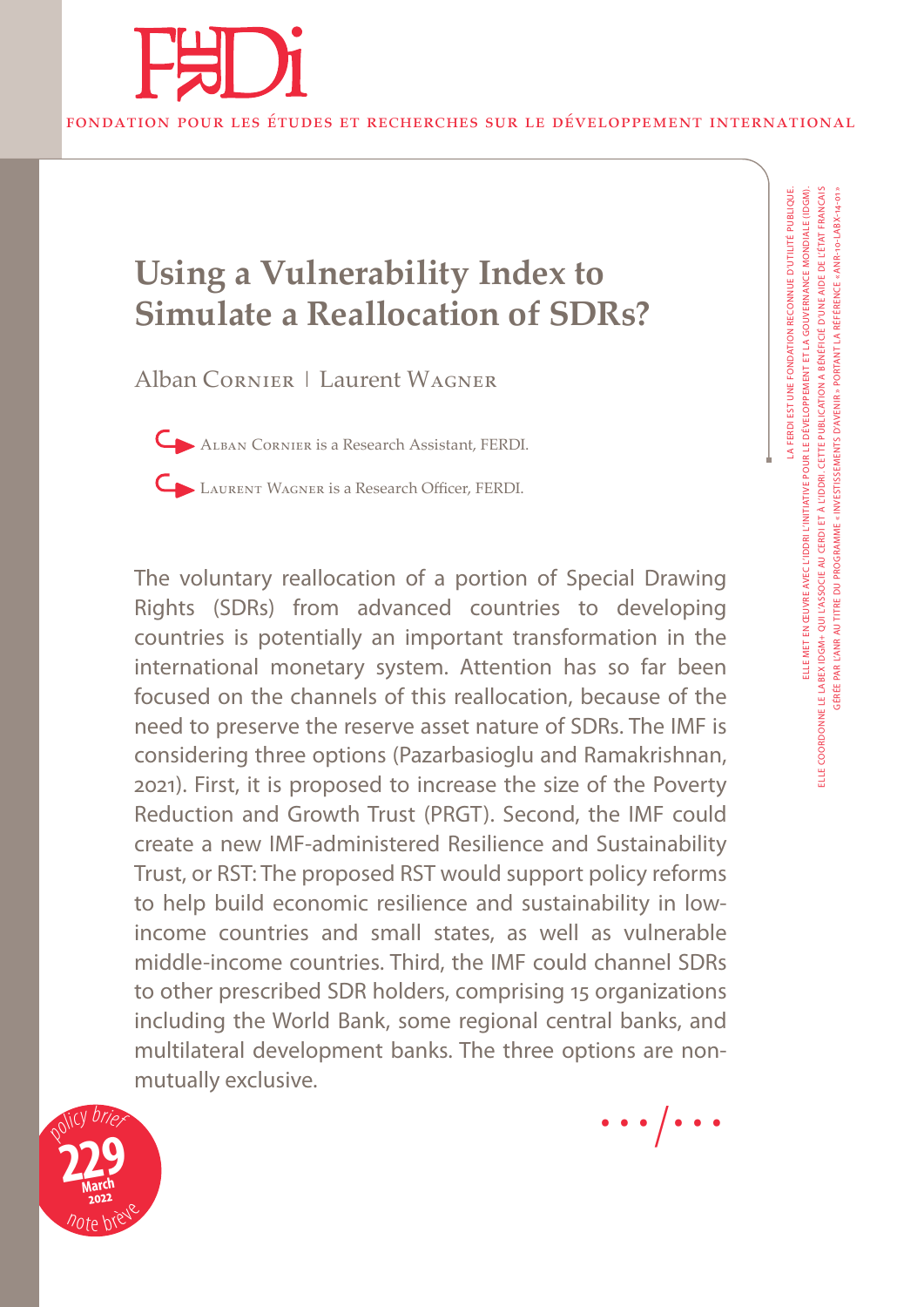... /... It is equally important to discuss the final geographical distribution and use of these re-allocated SDRs. An important issue is the determination of the beneficiaries and how they will be targeted (Cabrillac and Guillaumont Jeanneney, 2022). It is particularly the case for the PRGT or the potential RST for which reallocated amounts would be determined by the IMF quotas formula. The IMF quota formula was not designed for the purpose of targeting the poorest countries and, as shown in this brief, only gives a small weight to a debatable measurement of vulnerability. Not all developing countries have the same vulnerabilities, the same needs or the same absorptive capacity. The current IMF quotas formula while already taking vulnerability into account to a small extent does not seem appropriate to reallocate SDRs to and between vulnerable countries.

This brief argues that country vulnerability, in all its main dimensions, should guide this redistribution. This raises several technical questions. Through a series of simulations, we illustrate the differences in terms of reallocation of SDRs obtained from the current IMF quotas formula and from a vulnerability base formula. We selected the new Commonwealth Secretariat Universal Vulnerability Index (UVI) to measure vulnerability (Kattumuri and Mitchell, 2021; UN-OHRLLS, 2021). Simulations show that reallocated SDR shares are decreasing with vulnerability with the quotas formula and are increasing with the vulnerability-based formula. Sub-Saharan Africa as well as the least Developed Countries (LDCs) and Small Island Developing States (SIDS) would be the main beneficiaries from the use of a vulnerability-based formula. It appears possible to design a simple and transparent reallocation model that takes the multiple dimensions of vulnerability into account.

## **Vulnerability taken into account so far**

The reallocation of SDRs based on country vulnerability is consistent with the purpose of addressing the long-term need for reserves, of increasing the resilience and stability of the global economy and of helping the most vulnerable economies cope with the impact of COVID-19. The purpose of an SDR allocation is to strengthen the foreign exchange reserves of countries vulnerable to a balance of payments crisis of global origin. The appropriateness and size of the global SDR allocation is therefore determined by the residual foreign exchange needs of vulnerable countries in the event of a global shock (Cabrillac, 2021).

To understand how to design the framework for the reallocation of SDRs, one has to understand how to best take vulnerability into account, and how it differs from the current IMF quotas formula.

According to the IMF, the quota formula is used to help assess members' relative position in the world economy and it can play a role in guiding the distribution of quota increases. The current formula was agreed in 2008 and is as follows (IMF, 2008):

*CQS = (0.50\*GDP+0.30\*Openness+0.15\*Variabilit y+0.05\*Reserves)0.95*

#### Where

*CQS* = calculated quota shares;

*GDP* = a blend of GDP converted at market rates and PPP exchange rates averaged over a three-year period. The weights of market-based and PPP GDP are 0.60 and 0.40, respectively;

*Openness* = the annual average of the sum of current payments and current receipts (goods, services, income, and transfers) for a five-year period;

*Variability* = variability of current receipts and net capital flows (measured as a stan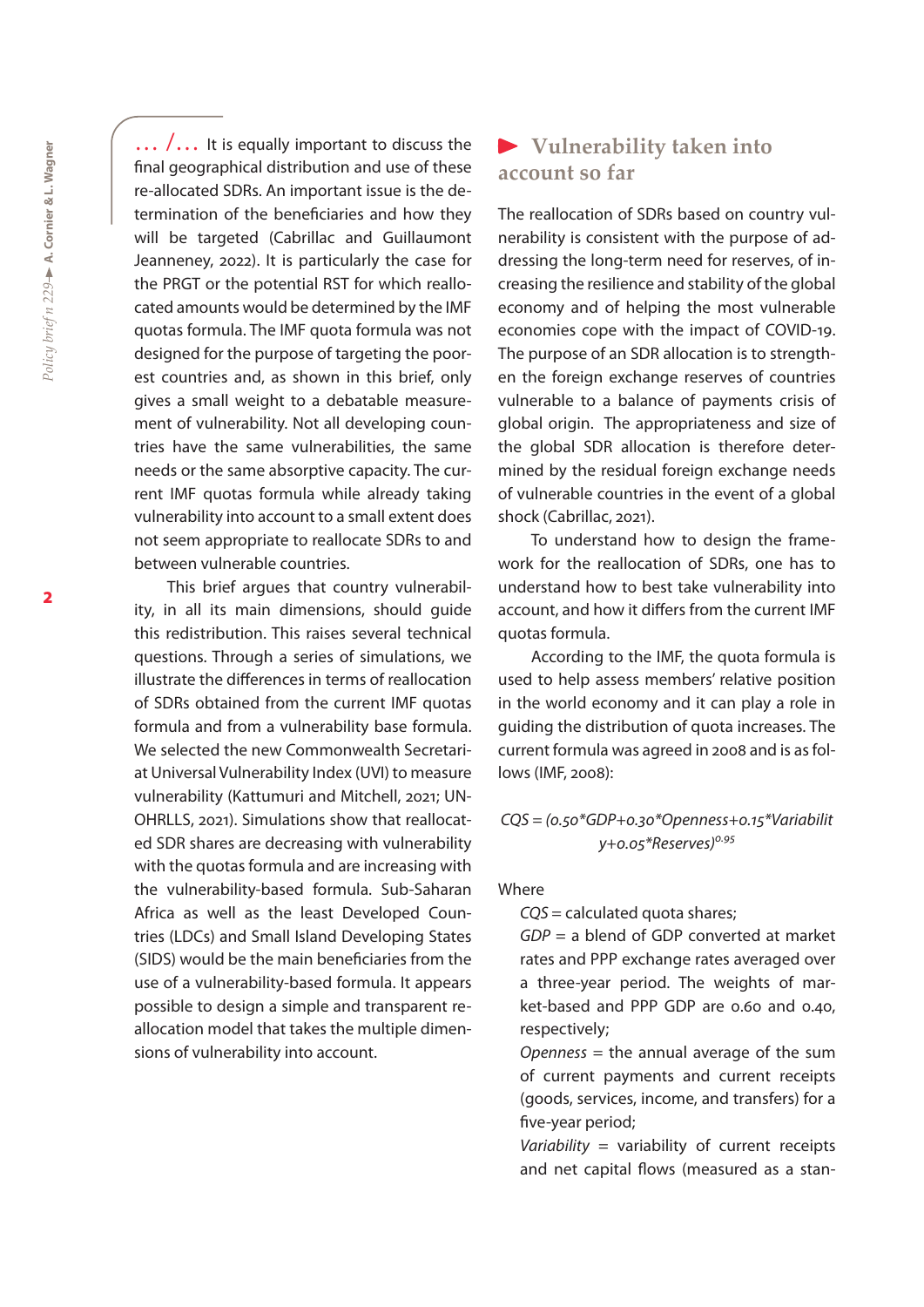dard deviation from the centered three-year trend over a thirteen-year period);

*Reserves* = twelve-month average over a year of official reserves (foreign exchange, SDR holdings, reserve position in the Fund, and monetary gold); and

 $k = a$  compression factor of 0.95. The compression factor is applied to the uncompressed calculated quota shares which are then rescaled to sum to 100.

This fundamental points behind the formula is that it should be simple and transparent and that GDP is the main variable reflecting relative positions in the global economy. The formula has not evolved much over time, following the original objectives of maintaining international monetary stability. While the formula allocates quota shares to countries with the greatest need for SDRs, these countries are not necessarily those most in need when their vulnerability and poverty levels are considered. The international push for a voluntary reallocation of a portion of SDRs to help disadvantaged countries represents a completely different objective than those reflected by the IMF quotas formula.<sup>1</sup> Contrary to GDP, one might reasonably surmise that the variability variable is particularly relevant for low-income members. The underlying argument for a variable based on the variability of current receipts and net capital flows is that such a variable reflects a potential need to borrow from the IMF. However, the weight given to this variable is very low. Similarly, a high openness represents a significant exposure to international shocks such as Covid-19. Those two variables interact with one another and represent a narrow approximation of economic vulnerability.<sup>2</sup> Furthermore, it is unclear if the variability variable is clearly reflecting volatility of current receipts and net capital flows considering how it is designed. $3$ 

A country's vulnerability is generally designed by the risk that it will be affected by exogenous shocks, either external or natural. These could be economic shocks, climate change shocks or shocks related to political fragility. A country's structural vulnerability results from the size and recurrence of these shocks, as well as from the potential impact they may have on the country due to its economic and social structure. The structural vulnerability associated with a low level of structural resilience generates a vicious circle where shocks have not only an immediate impact, but also lower the capacity to adapt to future shocks. Taking into account GDP per capita as a proxy for poverty in an overall need of external finance also help capturing this relationship.

# **SDR reallocation according to structural vulnerability**

In order, to consider vulnerability in a clearer and more significant way, we propose 3 formulas that are compatible with the IMF quotas formula while better defining vulnerability and also giving it a larger weight. We then simulate the reallocated shares obtained with each one of them and compare the results with the reallocations obtained using the quotas formula. More details on the rationale and methodology of building a (performance and) vulnerabilitybased formula are given in Guillaumont, Guillaumont Jeanneney and Wagner (2021).

The simulations cover 108 developing countries. G20 countries as well as countries with a GNI per capita value above twice the World Bank's high-income threshold (> 25070)

<sup>1.</sup> The 69 currently PRGT-eligible countries have a cumulated quota share of 3.3%.

<sup>2.</sup> The larger openness, the greater the impact of volatility. This is why a better estimation of the impact of export instability on growth is obtained when the export instability variable is multiplied by the export to GDP ratio, that is when it is a 'weighted' instability.

<sup>3.</sup> Instability is always relative to a reference or trend value, measured for example, by the average absolute deviation from a trend or by the variance of this deviation. When the series is non-stationary the question of the reference is critical. The three years trend used by the IMF does not appear to be able to capture the long-term trend value of the series (Guillaumont, 2009).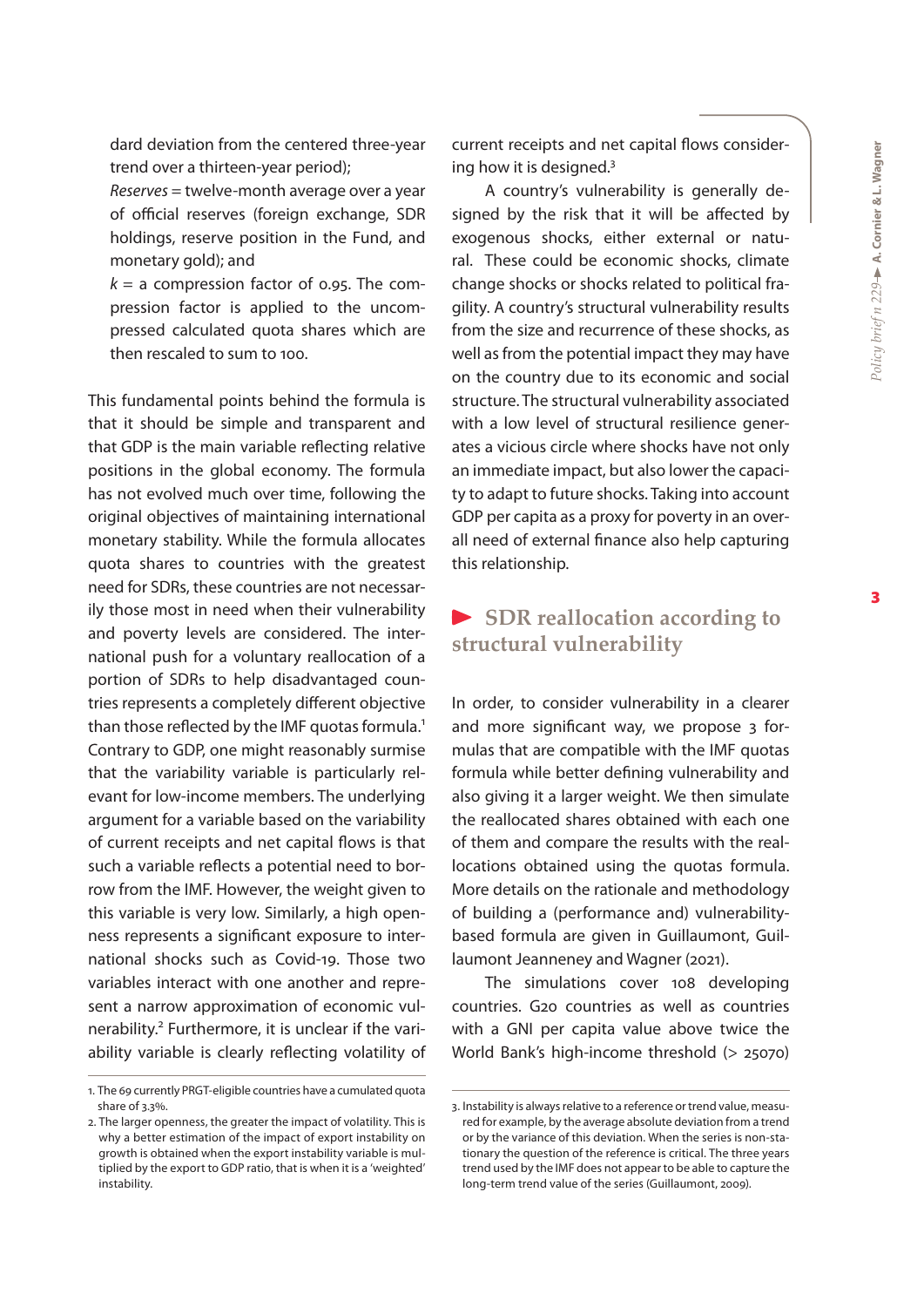are excluded from the sample of countries.

For the first two reallocation formula, we use four indicators that allow us to identify the country's need for SDRs: population (POP), vulnerability (VUL), GNI per capita (GNI), and balance of payments current account credit (BOP) per capita.

To measure vulnerability, we use the structural universal vulnerability index (SUVI) of the Commonwealth Secretariat (Kattumuri and Mitchell, 2021), which integrates three dimensions of structural vulnerability: a) economic, b) environmental and c) social vulnerability as well as the d) structural resilience of the country :

a) The Economic Vulnerability to External and Natural Shocks Index take into account both the structural exposure of countries to those type of shocks and the intensity of past (and recurrent) shocks.

b) The Physical Vulnerability to Climate Change Index reflect the growing influence of climate change measured only through its physical manifestation and assessed according to the country exposition to it.

c) The Socio-Political Vulnerability Index measure the recurrence of conflicts and violence in its various dimensions that the organization of society is unable to ward off.

d) The structural resilience index takes into account the levels of capital (physical and human), per capita income, infrastructures, connectivity and demographic factors that can determine the capacity and resources of the state to respond adaptively to shocks. This variable allows us to measure structural vulnerability independently of the will or capacity of the governments.

SUVI is then the ratio of the combination of the three structural vulnerabilities over the level of structural resilience.

The GNI per capita is also a fundamental factor to be integrated into the reallocation rule. Indeed, it is both an indicator of needs as well as an indicator of capacity to access international finance.

The credit of the balance of payments on the population is an element specific to the reallocation of SDRs. This variable allows us to measure a country's exposure to the international market and thus its vulnerability international crisis such as COVID-19. It reflects the residual foreign exchange needs of vulnerable countries. The second formula introduces an alternative weighting of population size as a trade-off between per capita reallocation and the handicap of small population.

The third formula also introduces a governance index as an additional criterion to become a Performance and Vulnerability based reallocation (PVBA). We measure performance as the arithmetic average of the six World Bank's World Governance Indicators (WGI) components<sup>4</sup>.

*First formula (S1): A = POP\* VUL\*(GNI/POP)0,5 \*(BOP/POP)0,5*

#### *Second formula (S2):*

*A = POP0,6\*VUL\*(GNI/POP)0,5 \*(BOP/POP)0,5*  Each formula gives a reallocation score to each of the 108 countries. The ratio of each score over the total sum of scores gives the share of total resource reallocated to each country, such as:

#### *Share in total reallocated SDR = A/∑A*

Introducing population size in the formula is useful to balance country reallocations with per capita reallocations and larger countries have larger financing needs. On the other hand, a small population is a handicap for the country. Smallness is an important structural factor explaining greater exposure to exogenous shocks and the lack of capacity to cope with, through at

<sup>4.</sup> Ideally, using the World Bank's Country Policy and Institutional Assessment (CPIA) would have been more in line with how performance is introduced in formulas used by IFIs for the allocation of concessional funds. However, the World Bank's CPIA is only available for IDA eligible countries. By using the WGI rather the CPIA we are able to simulate reallocation for a larger and more relevant set of developing countries.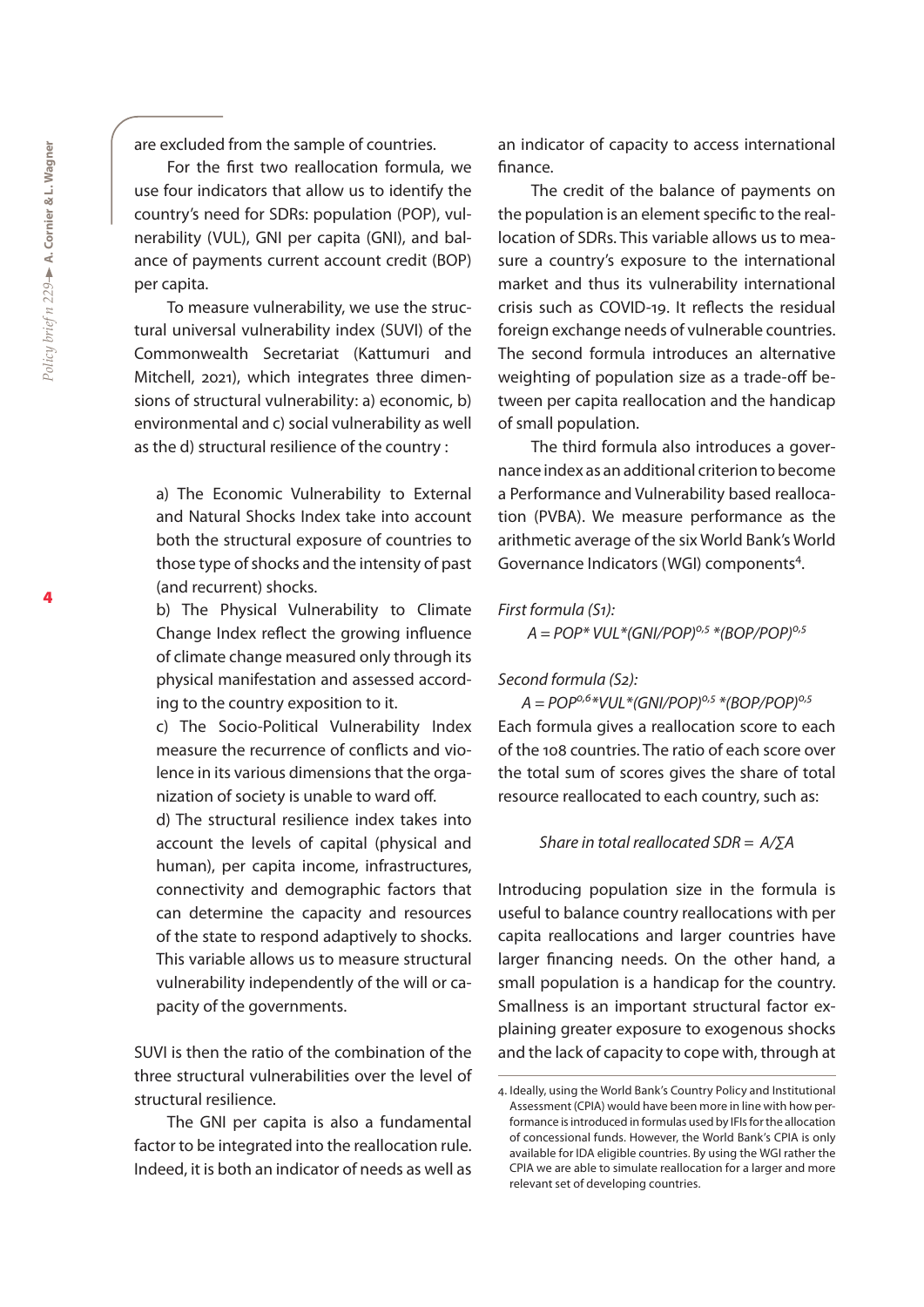least three main channels: (i) trade intensity; (ii) government size; and (iii) social cohesion.

#### *Third formula (S3) :*  $A = POP^{0.6*}VUL*(GNI/POP)^{1/3*}(BOP/POP)^{1/3*}WGI^{1/3}$

Each variable, excluding population, is normalized and scaled from 1 to 6. The GNI per capita criterion was reverse normalized instead of simply normalized. It therefore acts as a negative factor of reallocation. Population is in millions of inhabitants.

We use data from international institutions to create our reallocation rule. Population and GNI data are from the World Bank. Balance of payments current account quota and credit data are from the IMF<sup>5</sup>. WGI data are from the WGI project. Finally, vulnerability data are from Commonwealth Secretariat (SUVI).

#### **Simulation results**

Results according to the three formula are provided in Figure 1 below. Individual simulated reallocations for each of the 108 countries are provided in appendix 2.

Figure 1 provides a clear overview of the fundamental differences between the IMF quotas formula and a vulnerability-based reallocation. Using the IMF quotas formula implies that reallocated SDR shares would be decreasing with vulnerability as measured by the Commonwealth Secretariat SUVI. Alternatively, as expected, the share of reallocated SDRs would be increasing with vulnerability according to the three vulnerability-based formulas using this index. To be noted. according to simulations 1 to 3, the relationship between reallocated shares and vulnerability is increasing but non-linear. This is mainly due to the fact that structural vulnerability is not poverty and many highly vulnerable countries such as the SIDS are not always poor. This is particularly true for vulnerability to climate change. Similarly, population size is negatively correlated with vulnerability as a small population size is a critical aspect of SIDS vulnerability.

Simulation results found in Table A1 in Appendix shows that Africa gets the majority of the reallocated SDRs in each simulation. This is due to the number of Sub-Sahara Africa (SSA) countries (42 out of 108) in our sample, but more importantly to the high level of vulnerability and poverty of many SSA country. The comparison of SSA relative SDR reallocations according to IMF quotas (among the 108 countries considered) displayed in the second column of Table A1 with columns 3 to 5 clearly shows that the reallocation on the basis of IMF quotas does not correspond to the relative needs of the poorest and most vulnerable countries. A similar point can be made for the LDCs, which account for a large share of the reallocations in each of the formulas (about 50%). Similarly, it is, as expected, the low-income and lower-middle income countries that present the largest share.

SIDS receive very little of the reallocated SDRs as a group. This is primarily due to their small size. However, when analyzing reallocations per capita, the impact of the weight given to population is clear. According to formulas 2 and 3, when the weight given to population size is reduced to consider the disadvantage of having a small population, the SIDS per capita share of reallocated SDR becomes higher than any other category. The last three columns of Table A1 show the impact of a lower population exponent on the average per capita allocation for each category. The SIDS are the primary ben-

<sup>5.</sup> Because of missing values, we had to perform an imputation of the current account credit variable of the balance of payments per capita for 10 countries. To do this, we used linear regression imputation. We estimated the balance of payments current account per capita as follows:

 $BOP/POP = \alpha + \beta_1^*$ GNI/POP+ $\beta_2^*$ log(POP)+ $\beta_3^*$ oil+ $\beta_4^*$ SIDS With oil a binomial variable taking a value of 1 when the country is an oil exporter and 0 otherwise and SIDS a binomial variable taking a value of 1 when the country is a small island developing state and 0 otherwise. We then determine the theoretical value of the balance of payments current account credit per capita for these countries by applying the estimated factors to the known variables.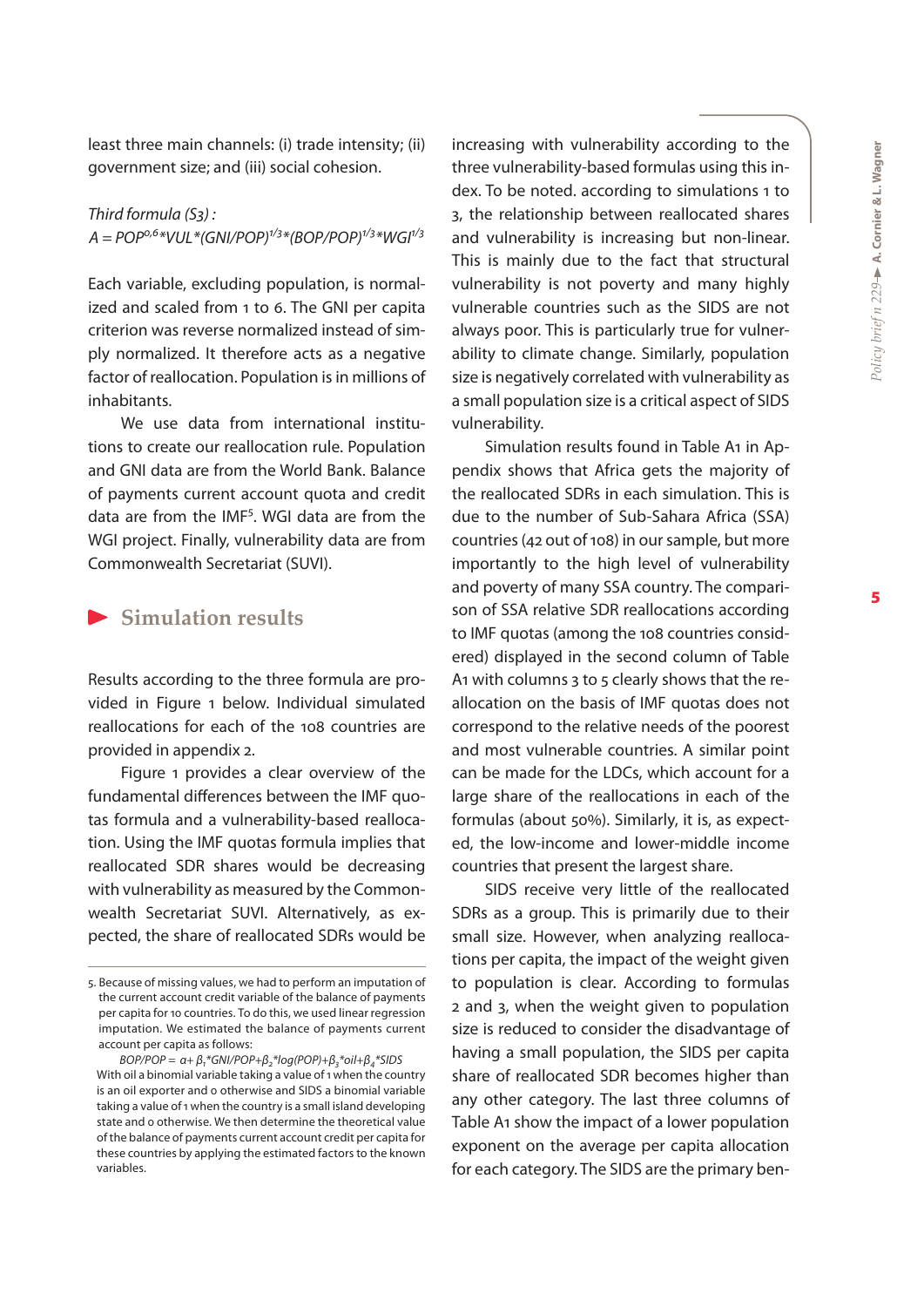eficiaries of such a modification of the formula. Compared to S1, S2 implies that the per capita allocation of SIDS is about 8 times larger than the average per capita allocation.

### **Concluding remarks**

As SDRs are allocated on the basis of quotas, it is clear that their reallocation under this rule would not correspond to the relative needs of the poorest and most vulnerable countries. The question of a fair, effective and transparent reallocation arises as well as the question of appropriate criteria to be used.

If this reallocation were to be made again on the basis of quotas, the gains obtained by each developing country would not be distributed according to the needs resulting from poverty or vulnerability. If, on the contrary, it was agreed to reallocate SDRs on the basis of specific criteria, what will take some time, these should include the structural vulnerability of countries, as explained above, rather than the current external shocks faced by individual countries as a result of the pandemic and the accompanying global recession.

Thus, it is necessary to agree on the short versus long-term objective of a new SDR reallocation. Indeed, the exceptional economic shocks faced by many developing countries as a result of the pandemic and the accompanying global recession has highlighted specific needs. But the reallocation of SDRs should be aimed at mitigating medium- and long-term impact of potential future shocks, i.e. at building resilience to them.

**Figure 1:** Reallocated shares per decile of the vulnerability indicator - SUVI (as a % of total reallocated amount). Vulnerability based in red, green and blue, IMF quotas formula in purple.

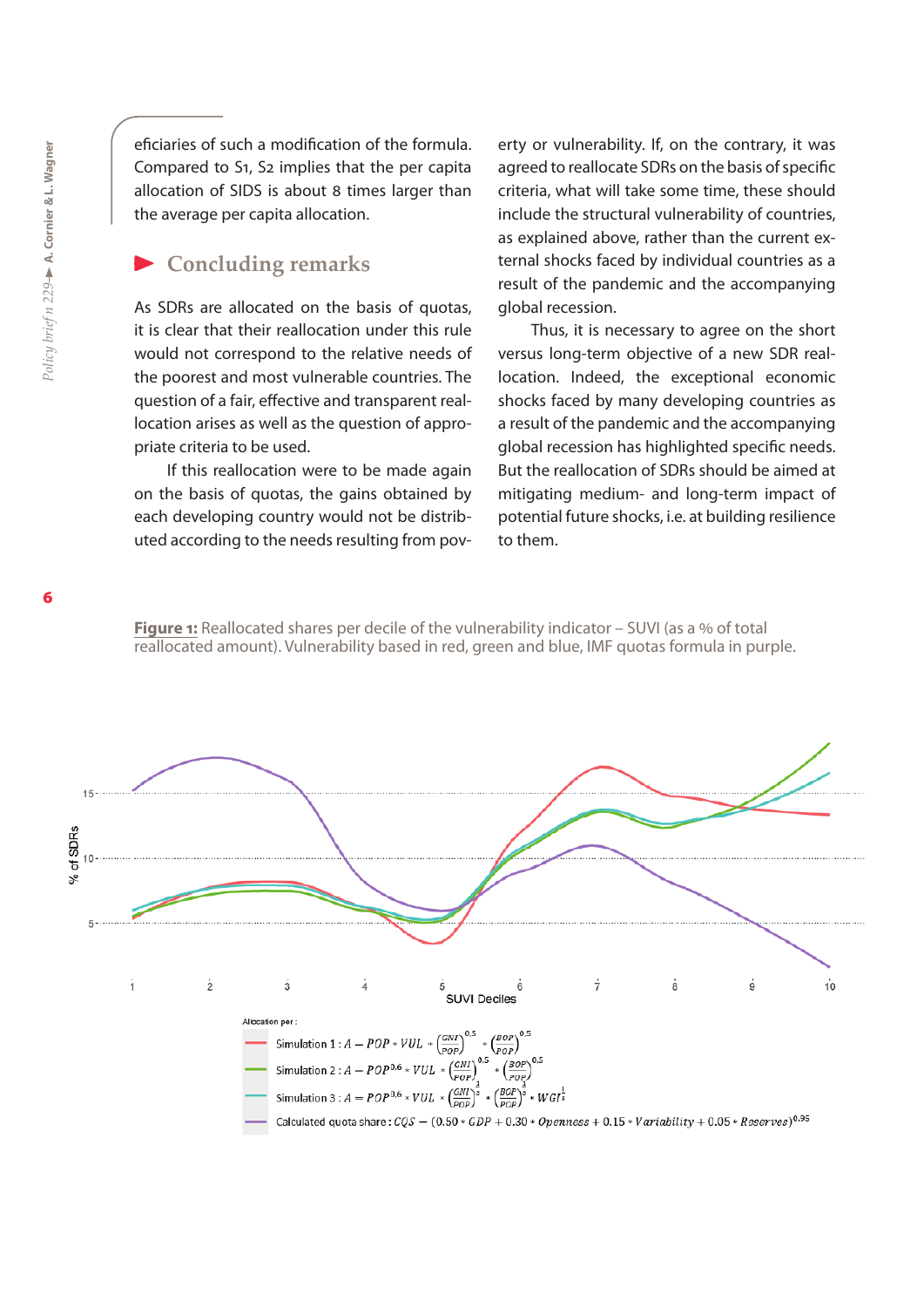# **Bibliography**

- Cabrillac B. (2021) Questions raised by the SDR channeling, Ferdi Policy Brief B221.
- Cabrillac B., Guillaumont Jeanneney S. (2022) Les défis de la réallocation des DTS en faveur des pays vulnérables, Ferdi Document de travail P298.
- Guillaumont P. (2009) *Caught in a trap. Identifying the least developed countries*, Economica, Paris.
- IMF (International Monetary Fund). (2008) Reform of Quota and Voice in the International Monetary Fund-Report of the Executive Board to the Board of Governors. IMF, Washington DC.
- Kattumuri, R. & Mitchell, T. (2021) The Commonwealth Universal Vulnerability Index: For a Global Consensus on the Definition and Measurement of Vulnerability, April 2021, A Report prepared by the Commonwealth Secretariat. Commonwealth Secretariat, London.
- Pazarbasioglu C. & and Ramakrishnan, U. (2021) Sharing the Recovery: SDR Channeling and a New Trust, IMF Blog, October 8, 202 (https://blogs.imf.org/2021/10/08/sharing-therecovery-sdr-channeling-and-a-new-trust/).
- UNOHRLLS. (2021) Multidimensional Vulnerability Index: Potential Development and Uses. Guillaumont P., Wagner L. In Tishka F. and Sai N. (eds.), United Nations, New York.

|                             |                                  |                                                  | Total Share (in %)<br>$\sum_{\sum A}$     |       |                |         | Average ratio of per<br>capita shares on<br>the sum of shares<br>divided by the sum of<br>inhabitants<br>$\frac{1}{n}\sum \left(\frac{\frac{A}{\sum A}/POP}{\sum \frac{A}{\sum A}/\sum POP}\right)$ |                |                |
|-----------------------------|----------------------------------|--------------------------------------------------|-------------------------------------------|-------|----------------|---------|-----------------------------------------------------------------------------------------------------------------------------------------------------------------------------------------------------|----------------|----------------|
|                             |                                  |                                                  | <b>Reallocated Shares</b><br>according to |       |                |         | <b>Reallocated Shares</b><br>according to                                                                                                                                                           |                |                |
|                             | <b>Number</b><br>of<br>countries | Average<br><b>Vulnerability</b><br>levels (SUVI) | <b>IMF</b><br>quotas<br>Formula           | S1    | S <sub>2</sub> | $ s_3 $ | lS1                                                                                                                                                                                                 | S <sub>2</sub> | $\mathsf{S}_3$ |
| <b>Region</b> (WB)          |                                  |                                                  |                                           |       |                |         |                                                                                                                                                                                                     |                |                |
| <b>South Saharan Africa</b> | 42                               | 3.02                                             | 24.94                                     | 52.20 | 56.11          | 54.95   | 1.45                                                                                                                                                                                                | 2.79           | 2.75           |
| East Asia and Pacific       | 18                               | 2.22                                             | 15.10                                     | 10.35 | 9.69           | 10.22   | 1.09                                                                                                                                                                                                | 7.90           | 8.86           |
| Latin America & Caribbean   | 23                               | 1.69                                             | 19.42                                     | 5.63  | 8.46           | 9.34    | 0.80                                                                                                                                                                                                | 3.59           | 3.98           |
| Europe & Central Asia       | 8                                | 1.32                                             | 6.00                                      | 1.88  | 2.97           | 3.10    | 0.57                                                                                                                                                                                                | 1.12           | 1.17           |
| Middle East & North Africa  | 10                               | 1.94                                             | 26.23                                     | 10.91 | 10.52          | 9.99    | 0.99                                                                                                                                                                                                | 1.96           | 1.78           |
| South Asia                  | $\overline{7}$                   | 2.20                                             | 8.31                                      | 19.03 | 12.26          | 12.39   | 0.95                                                                                                                                                                                                | 1.85           | 1.96           |
| Income group (WB)           |                                  |                                                  |                                           |       |                |         |                                                                                                                                                                                                     |                |                |
| LIC                         | 25                               | 3.56                                             | 9.06                                      | 34.87 | 40.93          | 39.32   | 1.70                                                                                                                                                                                                | 2.70           | 2.55           |
| <b>LMIC</b>                 | 42                               | 2.08                                             | 41.08                                     | 50.13 | 40.88          | 41.92   | 0.98                                                                                                                                                                                                | 2.88           | 3.05           |
| <b>UMIC</b>                 | 37                               | 1.88                                             | 45.33                                     | 14.63 | 17.56          | 17.90   | 0.91                                                                                                                                                                                                | 4.85           | 5.34           |
| <b>HIC</b>                  | $\overline{4}$                   | 1.28                                             | 4.53                                      | 0.37  | 0.64           | 0.86    | 0.58                                                                                                                                                                                                | 4.00           | 4.58           |
| <b>UN</b> categories        |                                  |                                                  |                                           |       |                |         |                                                                                                                                                                                                     |                |                |
| <b>SIDS</b>                 | 27                               | 2.30                                             | 3.93                                      | 1.72  | 4.77           | 5.03    | 1.14                                                                                                                                                                                                | 8.63           | 9.59           |
| LDCs                        | 44                               | 3.06                                             | 17.82                                     | 47.89 | 54.14          | 52.69   | 1.46                                                                                                                                                                                                | 3.97           | 4.14           |

**Table A1:** Simulations results